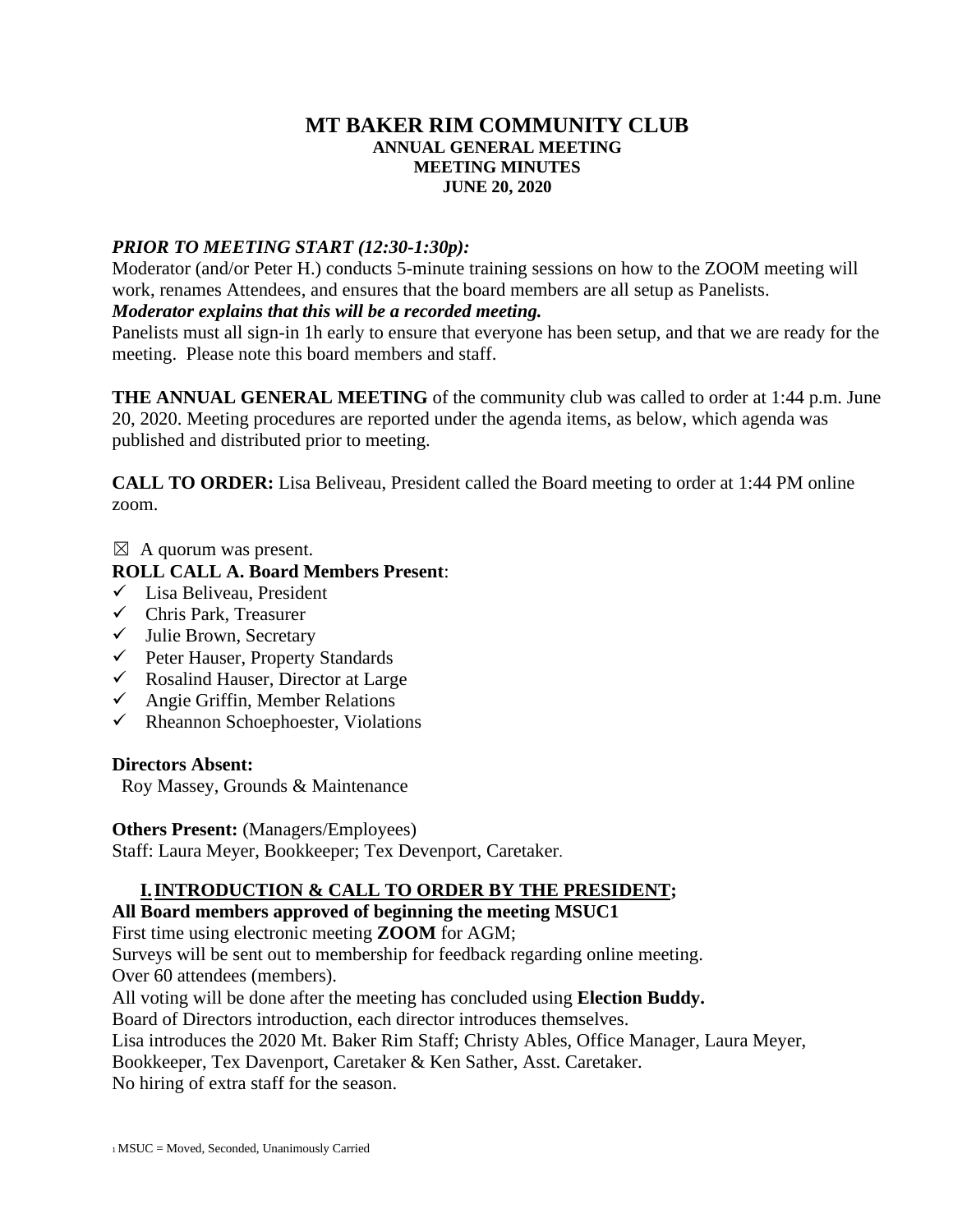Thanks very much to Angela Urso no longer a full-time staff member stepped in to help prepare for the AGM, Angela is unbelievably valuable and will be missed.

## **II.APPROVAL OF MINUTES**

Lisa Beliveau, President called approve prior **AGM** meeting minutes for **June 2019 AGM**. Peter Houser seconded the motion, **MSUC1**

Members will vote using **Election Buddy** after the AGM to approve the minutes.

**Questions about the 2019 minutes;** they are available online and plan to have the membership vote as part of the ballot after the meeting. No questions.

## **III. DIRECTORS' REPORTS PRESENTED**

- $\checkmark$  President Lisa Beliveau reviewed written report posted online prior to meeting.
- $\checkmark$  Secretary Julie Brown verbal presentation.
- $\checkmark$  Treasurer Chris Park reviewed written report posted online prior to meeting. Noted below.
- ✓ Property Standards- Peter Hauser reviewed written report posted online prior to meeting.
- $\checkmark$  Grounds & Maintenance -Roy Massey not in attendance at meeting.
- $\checkmark$  Member Relations Angie Griffin reviewed written report posted online prior to meeting.
- $\checkmark$  Violations Rheannon Schoephoester reviewed written report posted online prior to meeting.
- $\checkmark$  Legal & Insurance Seth had stepped down from this position Angie Griffin spoke, Angie had

reviewed insurance policies and signed off everything was in order.

All directors gave a verbal report corresponding with their report on file.

## **IV. FINANCIAL REPORT & OPERATING BUDGET**

Angela Urso was the long-time bookkeeper, left that position in 2019 and current bookkeeper is Laura Meyer. During the transition (a 3-month gap) Debbie Witcombe CPA stepped in to bridge the gap until Laura was hired and up to date.

Larson Gross reviews Mt. Baker Rim's Financial Statements on an annual basis as a third party. Possible reserve study needed in 2021.

### **Cash balances as of 12/31/2019**

Cash \$ 314,806 Operating \$ 55,088 Reserves \$ 259,718 Construction deposits \$14,000 Delinquencies \$3,190

Discussion about audit v. review and reserve study. Third party to perform a reserve study. Questions regarding the audit vote, it will be on the ballot. No questions.

## *Ratification of 2020-21 Operating Budget & 5-Year Reserve Funding Plan*

• *presentation on the budget*

### *Reserve Study*

• *presentation on the reserve study*

### *Explanation of Audit Vote*

• *presentation on the budget*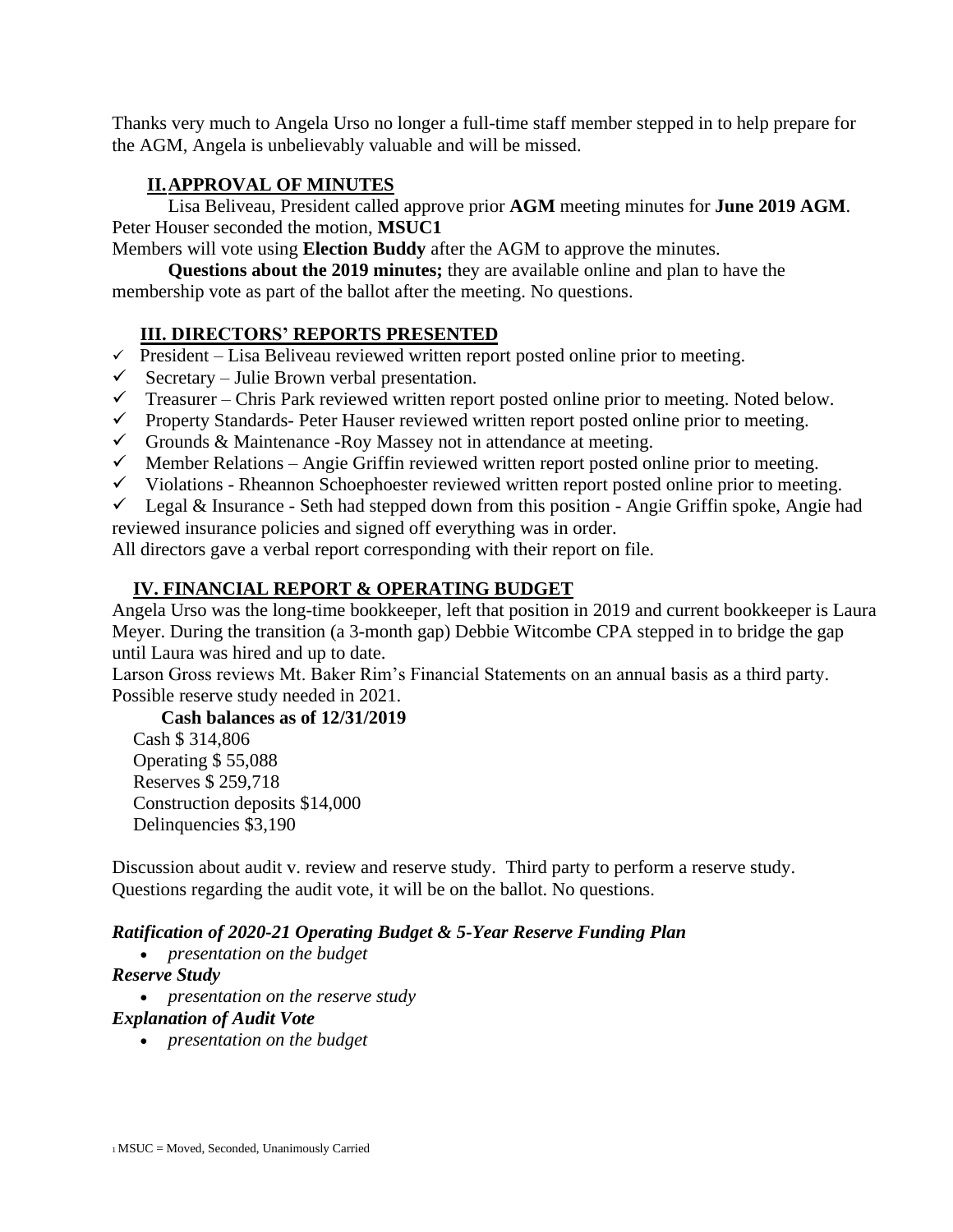## **V. MEMBER QUESTIONS & DISCUSSION**

#### **Tree Policy:**

### *Explanation of the Tree Policy (PH)*

*Presentation on the information learned from the state. PH to prepare a small PowerPoint.* After presenting his Directors report, Property Standards- Peter Hauser -Many tree questions & discussion, stories and members questions, Lisa proposes a tree advisory committee.

Tree policy discussion and presentation. Glacier creek is a protected shoreline up to 200 feet of a buffer zone. There is a state statute to refer to. Other items include formalizing how to assess a hazardous tree this had not been done in the past. Members would like to postpone ratifying this vote as he would like to have time to review and understand all of the proposed tree policy.

Discussion regarding "significant tree definition", the county and state have a definition. Please refer to the proposed tree policy document.

Lisa moved to proceed with the vote on the revised tree policy, any revisions can be reviewed by the tree committee at a later time. Peter Houser seconded, **MSUC1** 

Note: Tree discussion was over 2 hr. of time.

#### **Fine Schedule:**

Violations Director - Rheannon Schoephoester *Explanation of the new Fine Schedule (RS)*

• *presentation on the process by which the fine schedule was created, and on the new fine schedule. RS to prepared a PowerPoint.*

### **MEMBER QUESTIONS: member questions**

- 1. Is there a leash free area exempt for leashed animals all pets must be on leashes all the time?
- 2. Rentals, fines being charged, can the fine be presented right away? Directors are not present all the time and cannot respond right away.
- 3. Excessive v. intrusive noise, new, this seems very subjective, how is this going to be quantified? Members should chat with each other first and perhaps a warning before fines.
- 4. Discussion about the tree removal. Fines for not requesting the approval prior to removing / cutting a tree down.

Peter moved to proceed with the vote on the fine schedule, this will be added to the ballot. Lisa seconded, **MSUC1** 

#### **VI. NEW BUSINESS**

- 1. Canadian members have asked can there be a heightened check by the caretaker to check the general area that things appear to be normal and not tampered with; anything beyond a passing view would have to be done privately as the Mt. Baker Rim is not a property management business. Mr. D. Russel suggested that everyone help out and keep an eye on your neighbors and do the neighborly thing.
- 2. Angela Uros Census bags should be removed as it's a tell-tale sign no one is home.